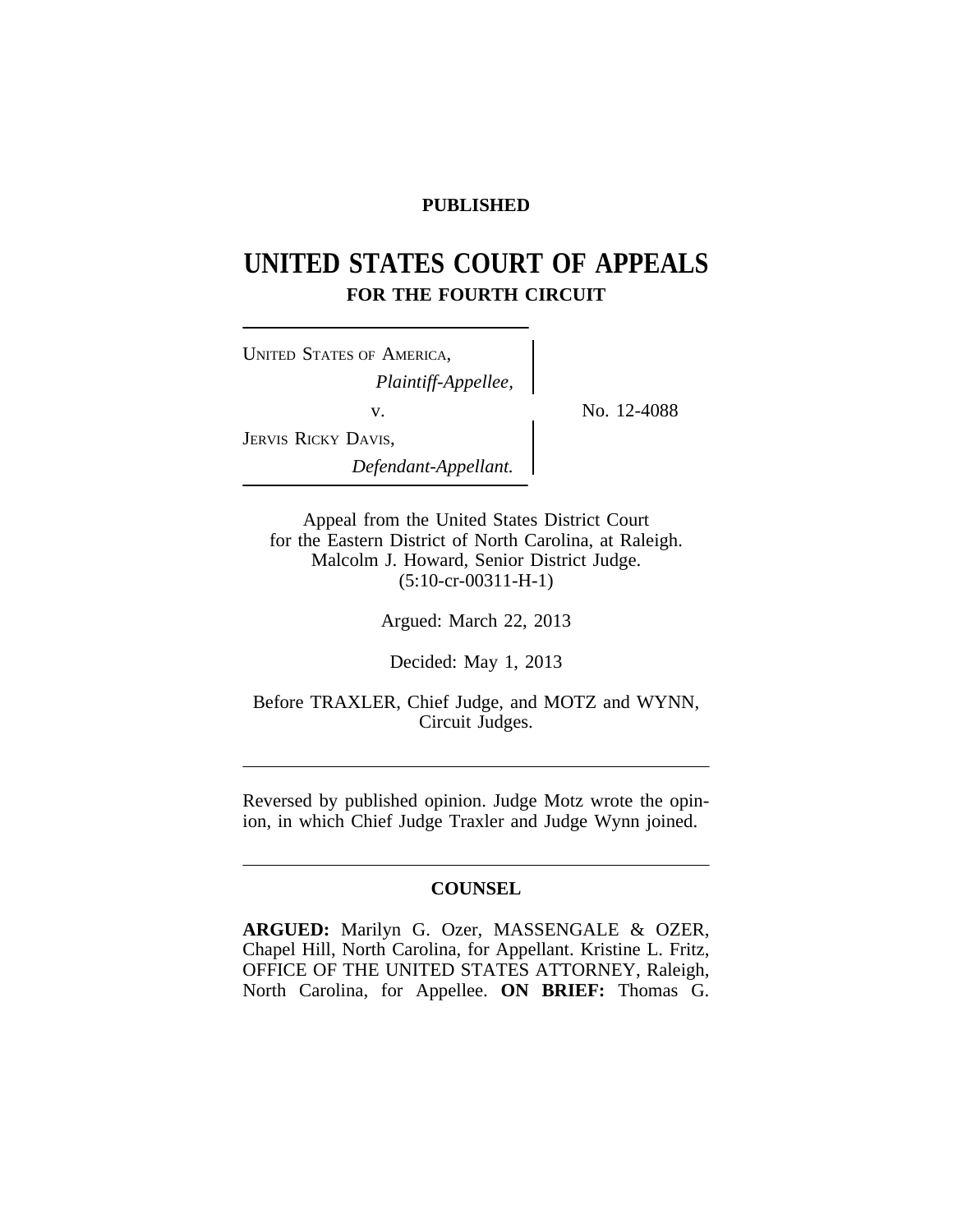Walker, United States Attorney, Jennifer P. May-Parker, Assistant United States Attorney, OFFICE OF THE UNITED STATES ATTORNEY, Raleigh, North Carolina, for Appellee.

#### **OPINION**

#### DIANA GRIBBON MOTZ, Circuit Judge:

After breaking into a house and stealing a firearm and other valuables, Jervis Ricky Davis pled guilty to one count of possession of a stolen firearm. In addition to a sentence of imprisonment followed by supervised release, the district court ordered Davis to pay restitution to reimburse the homeowner for the value of the unrecovered firearm and damage caused by the break-in. Davis appeals, challenging only the restitution order. We reverse.

### I.

On March 23, 2009, Davis broke into a residence in Whitakers, North Carolina, and stole a handgun, a bag of ammunition, and several pieces of jewelry. A neighbor, who saw Davis crawl out of a window, called the police. While fleeing, Davis wrecked his car and fled on foot into a nearby wooded area. Officers apprehended Davis a short time later and located the ammunition and jewelry, but were unable to recover the firearm, which Davis had hidden somewhere in the woods.

The Government charged Davis with one count of possession of a firearm by a convicted felon in violation of 18 U.S.C.  $\S 922(g)(1)$ , and one count of possession of a stolen firearm, in violation of 18 U.S.C. § 922(j). Davis pled guilty to the latter count—possession of a stolen firearm. In doing so, he entered into a written plea agreement by which he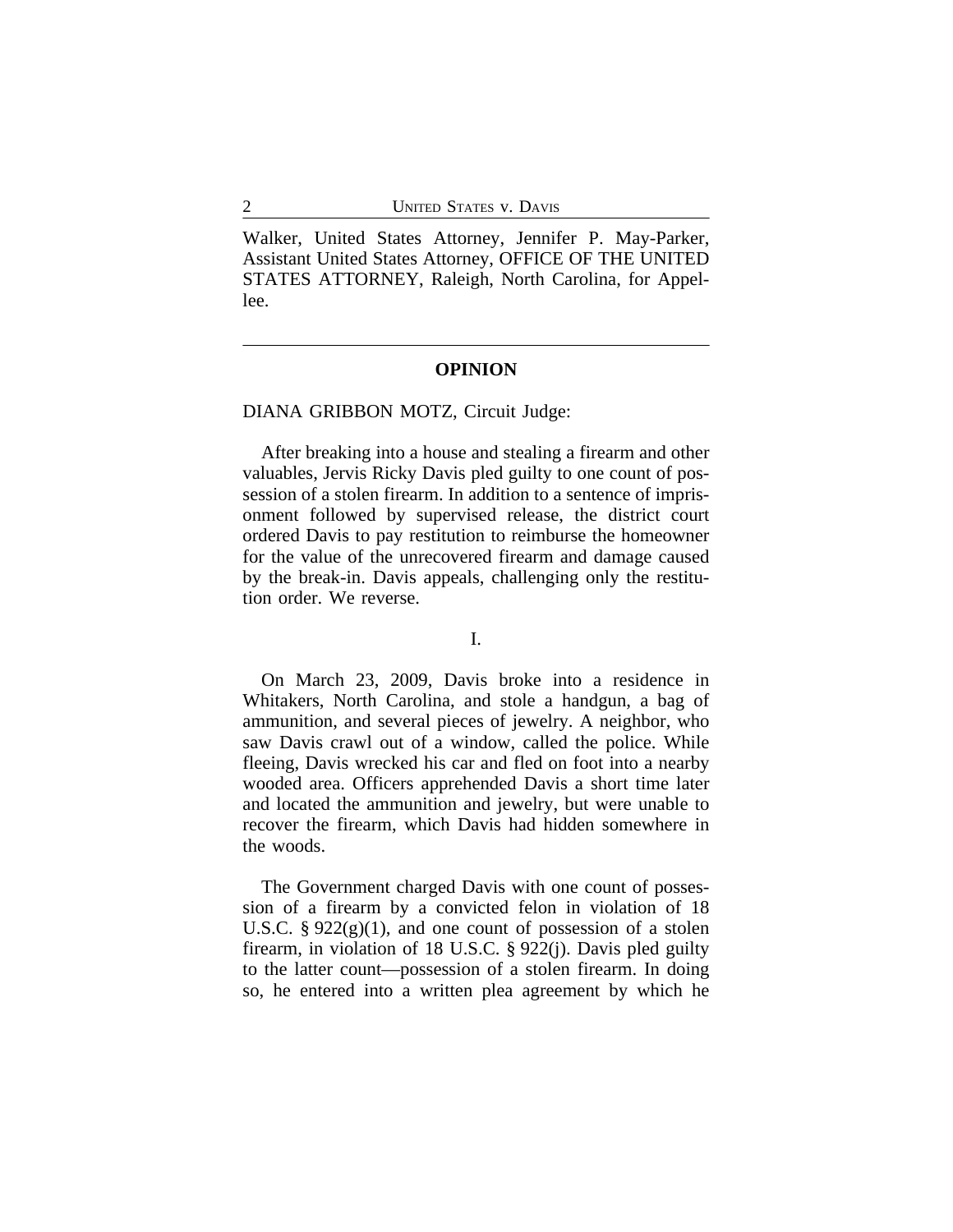agreed "[t]o make restitution to any victim in whatever amount the Court may order, pursuant to 18 U.S.C. §§ 3663 and 3663A."

The United States Probation Office conducted a presentence investigation and prepared a presentence investigation report ("PSR"). The PSR noted that the victim of the burglary ("the homeowner") requested restitution of \$500 for his insurance deductible for the unrecovered stolen firearm, and that Davis caused \$185 of damage when he broke a window to enter the residence. The PSR, however, explained that "restitution was not compensable" because of "the provisions of *Hughey v. United States*, 495 U.S. 411 (1990)," and the absence in the plea agreement of any clause entitling the homeowner to restitution. Neither party filed any objection to the PSR.

At Davis's sentencing hearing, the district court adopted the Probation Office's determination that the conviction resulted in a Guidelines range of 92 to 115 months' imprisonment, and noted that, as found in the PSR, "restitution is not an issue." The court asked each party if it had any objections to the PSR; counsel for both Davis and the Government answered "no."

After the court found no basis for a downward variance and considered Davis's allocution, it sentenced him to 96 months' imprisonment. In announcing the sentence, the court explained that "[a]lthough provisions of the Victim and Witness Protection Act are applicable, as there's no identifiable victim, restitution is waived."

Upon concluding his explanation of the sentence, the district judge asked defense counsel and the prosecutor whether they had any objections to the sentence. Defense counsel stated that she had none. The prosecutor stated that she had no objection, but "did want to note one correction":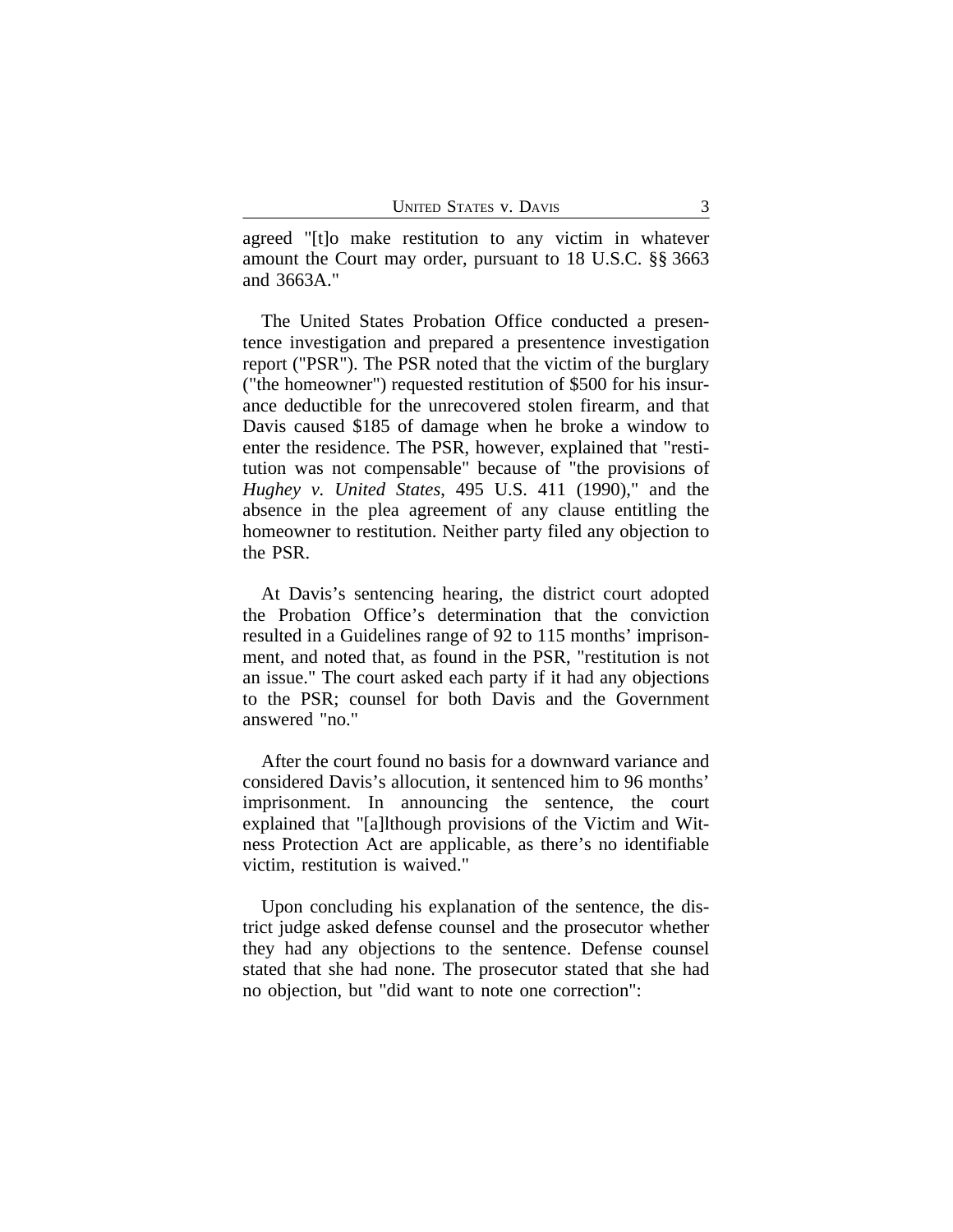There actually is an identifiable victim in this matter, [the homeowner], and restitution in the amount of the \$500 deductible for the homeowner's insurance for the damage caused is something the government is seeking. Also \$185 for the window that was broken, for a total restitution of \$685.

The court replied, "That's not in the Presentence Report, is it?" The prosecutor responded by directing the court to a portion of the PSR that noted the identity of the victim of the break-in, and then added that she did not "believe" that the section of the PSR discussing sentencing options identified restitution as an available penalty. The probation officer confirmed that restitution was "listed in the report but not on the recommendation." Neither the prosecutor nor the probation officer at any time directed the court's attention to the portion of the PSR that states:

Although there was an identifiable victim in the instant matter, [under] *Hughey v. United States*, 495 U.S. 411 (1990), restitution is limited to the count of conviction unless specifically agreed upon by both parties in the Plea Agreement. Inasmuch as there is no victim associated with the count of conviction and the Plea Agreement does not specifically identify the victim or the harm and the respective monetary loss, restitution is not compensable.

The court amended its judgment to order Davis to pay restitution of \$685 to the homeowner.

Davis timely noted this appeal of the restitution order.

## II.

Davis challenges the restitution order on the ground that it requires repayment of losses neither caused by the conduct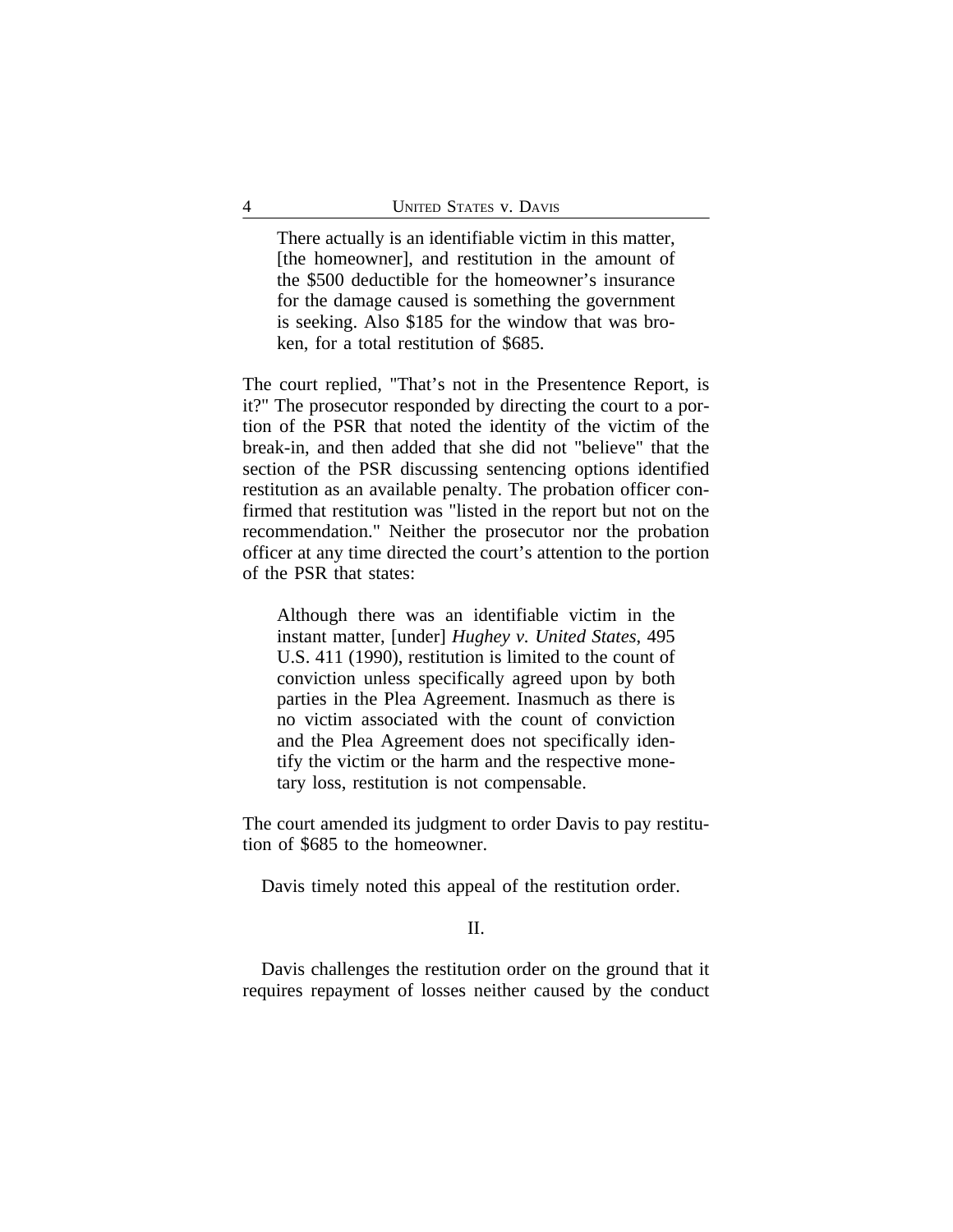underlying the offense of conviction nor otherwise consented to in the plea agreement.

"[F]ederal courts do not have the inherent authority to order restitution, but must rely on a statutory source" to do so. *United States v. Cohen*, 459 F.3d 490, 498 (4th Cir. 2006). A restitution order that exceeds the authority of the statutory source "is no less 'illegal' than a sentence of imprisonment that exceeds the statutory maximum." *United States v. Broughton-Jones*, 71 F.3d 1143, 1147 (4th Cir. 1995).

Davis's plea agreement cites the Victim and Witness Protection Act, 18 U.S.C. § 3663, which permits a court to order restitution to a "victim" suffering loss from certain crimes. 18 U.S.C. § 3663(a)(1)(A). The statute defines "victim" as "a person directly and proximately harmed as a result of the commission of an offense for which restitution" is authorized. *Id.* § 3663(a)(2).**<sup>1</sup>**

Section 3663 provides that a district court "when sentencing a defendant convicted of an[y] offense under [Title 18] . . . may order . . . that the defendant make restitution to any victim of such offense." *Id.* § 3663(a)(1)(A). Davis was convicted of a Title 18 offense. *See* 18 U.S.C. § 922(j). Thus, § 3663 provides a basis for restitution to a victim of his offense of conviction. Moreover, § 3663 authorizes the district court to order restitution, even to a person not considered a victim of the offense of conviction, if the parties so agreed in the plea agreement. *Id.*  $\frac{8}{3663(a)(1)(A)}$ .

<sup>&</sup>lt;sup>1</sup>The plea agreement also cites another federal statute, the Mandatory Victims Restitution Act, 18 U.S.C. § 3663A, which *requires* a court to order restitution to a "victim" suffering loss from certain other crimes. Both restitution statutes employ the same definition of "victim." *Compare* 18 U.S.C. § 3663(a)(2) *with id.* § 3663A(a)(2). Davis's sole offense of conviction—possession of a stolen firearm—is not a listed offense under § 3663A. Thus, § 3663A provides no basis for the challenged restitution order. The Government does not contend to the contrary.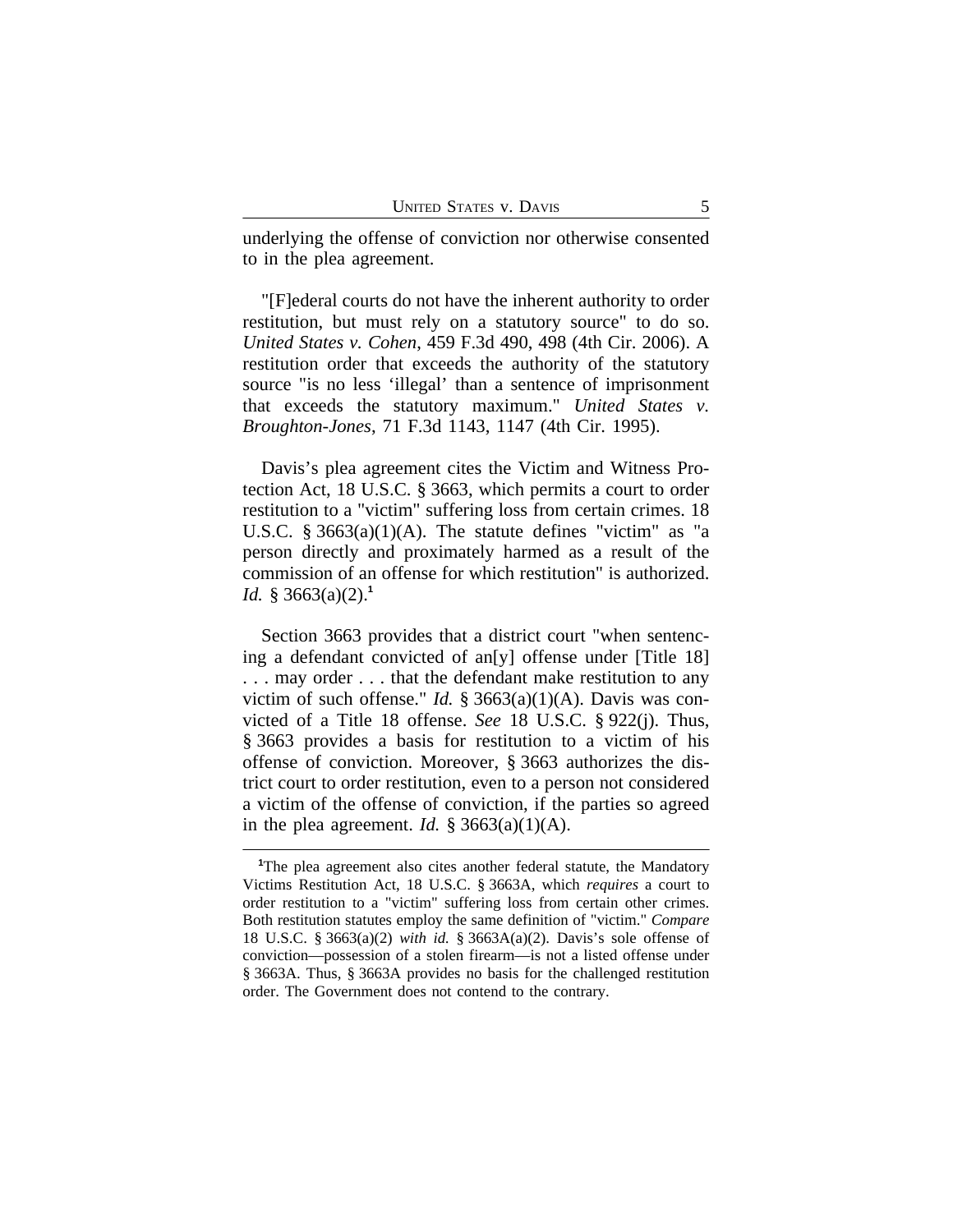With these principles in mind, we consider whether the homeowner is a "victim" under § 3663 to whom the district court could award restitution and, if not, whether the parties nonetheless agreed to the award in the plea agreement.

#### A.

In *Hughey*, the Supreme Court expressly held that § 3663 authorizes "an award of restitution *only* for the loss caused by the specific conduct that is the basis of the offense of conviction." 495 U.S. at 413 (emphasis added). Thus, "to be considered a victim under § 3663, the act that harms the individual must be either conduct underlying an element of the offense of conviction, or an act taken in furtherance of a scheme, conspiracy, or pattern of criminal activity that is specifically included as an element of the offense of conviction." *United States v. Blake*, 81 F.3d 498, 506 (4th Cir. 1996).

Davis maintains that the district court improperly ordered restitution for losses not "caused by the specific conduct that is the basis of the offense of conviction." *Hughey*, 495 U.S. at 413. This argument requires us to determine whether a conviction for mere possession of a stolen firearm can cause compensable losses to a § 3663 "victim."

Our discussion in *Blake* provides helpful analysis in an analogous factual context. There, the defendant pled guilty to using unauthorized access devices, specifically, stolen credit cards. 81 F.3d at 502. The district court ordered the defendant to pay restitution to the individuals from whom he stole the credit cards for the pocketbooks, wallets, and other items he had taken along with the cards. *Id.* at 502-03. We held that the court erred in ordering the defendant, Blake, to pay such restitution. *Id.* at 506-07. We explained:

Blake's theft of the credit cards represents a pattern of criminal activity that was a necessary step in the accomplishment of his objective, *i.e.*, use of unau-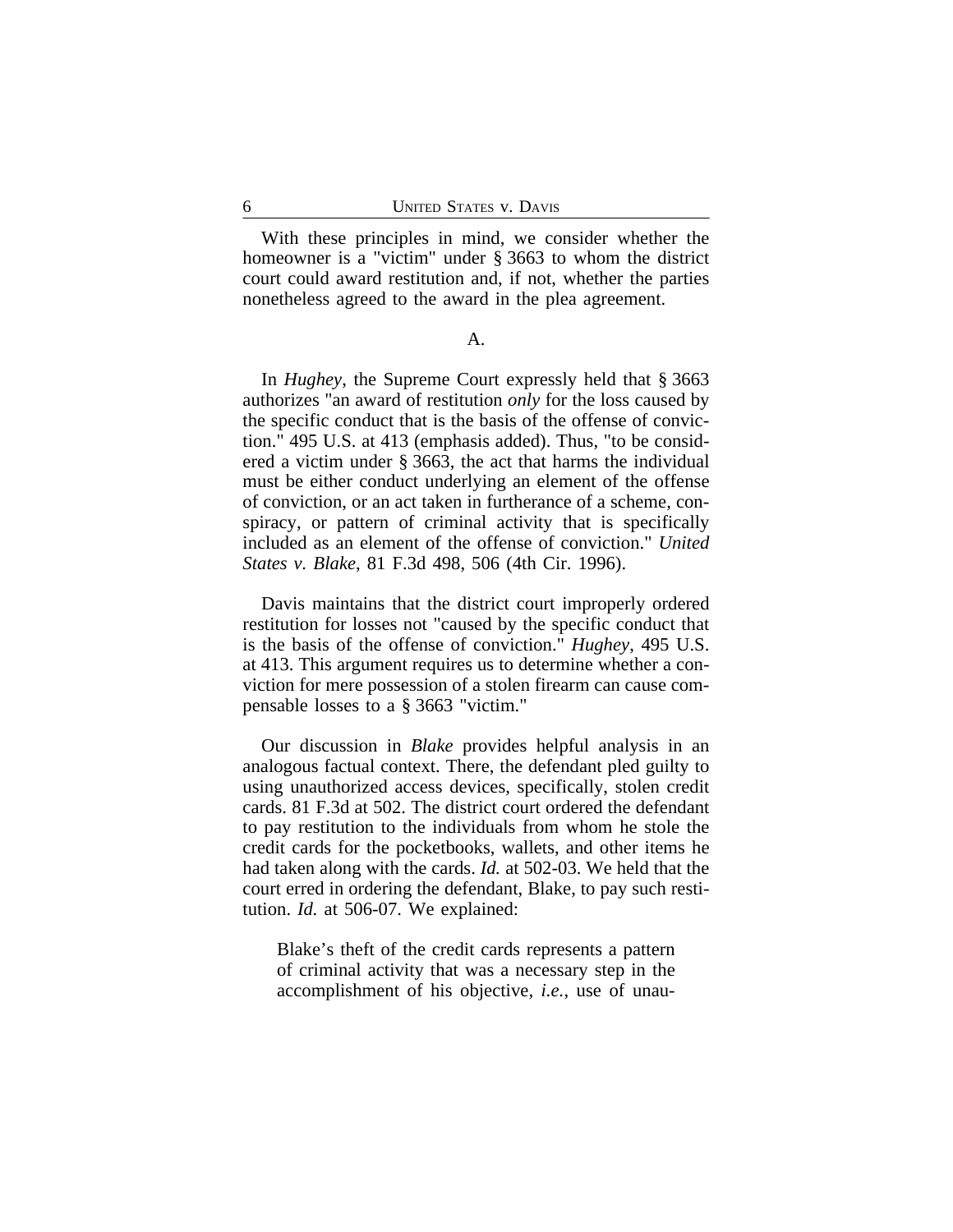thorized access devices. But, the factual connection between his conduct and the offense of conviction is legally irrelevant for the purpose of restitution. The Government allowed Blake to plead guilty to one count of fraudulent use of unauthorized access devices . . . . This offense . . . has four elements . . . . The specific conduct underlying these elements, and thus forming the basis for Blake's offense of conviction, does not include the theft of the credit cards . . . . As a result, the loss to the robbery victims was not caused by Blake's offense of conviction.

#### *Id.* (internal citation and quotation marks omitted).

This explanation applies with equal force and requires the same conclusion in this case. Like Blake's credit card theft, Davis's burglary and theft of the firearm represent "necessary step[s] in the accomplishment of his objective," here, possession of a stolen firearm. *Id.* at 506. But, like Blake, "the factual connection between" these "necessary step[s]" and Davis's offense of conviction "is legally irrelevant for the purpose of restitution." *Id.* The elements of Davis's offense possession of a stolen firearm in violation of  $\S 922(i)$  include: (1) possession of a firearm that (2) has been transported in interstate commerce, and that (3) the defendant knew or had reasonable cause to believe was stolen. 18 U.S.C. § 922(j). Thus, as in *Blake*, here the specific conduct underlying the elements of the offense, "and thus forming the basis for [the] offense of conviction, does not include the theft." 81 F.3d at 506. Rather, it includes only knowledge of a theft, and, "[a]s a result, the loss . . . was not caused by" possession of a stolen firearm, the sole "offense of conviction." *Id.* at 506-07. Accordingly, the homeowner cannot "be considered a victim under § 3663," and so is not entitled to restitution on that basis for the loss Davis caused him. *Id.*; *see also Hughey*, 495 U.S. at 413; *United States v. Newsome*, 322 F.3d 328, 341 (4th Cir. 2003) ("[T]he focus of the court in applying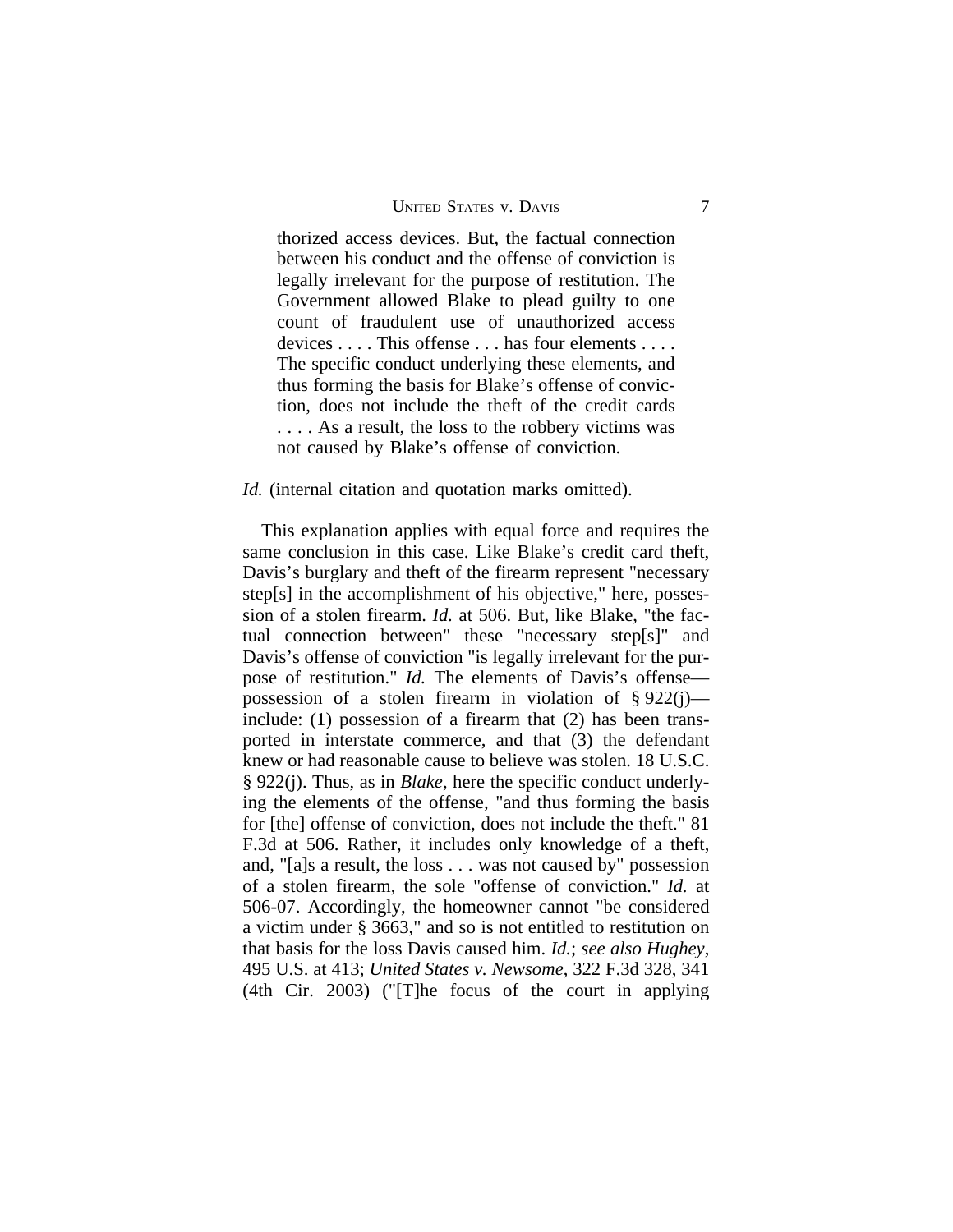[§ 3663A] must be on the losses to the victim *caused by the offense*." (emphasis added)).**<sup>2</sup>**

# B.

We next consider whether, as § 3663 permits, Davis's plea agreement serves as a basis for the restitution order even though the homeowner is not a "victim" of the offense of conviction. *See* 18 U.S.C. § 3663(a)(1)(A). A plea agreement may require a defendant to make restitution "to persons other than the victim of the offense." *Id.*  $\S 3663(a)(1)(A)$ . This includes, "to the extent agreed to by the parties," *id.* § 3663(a)(3), restitution for losses beyond those "caused by the specific conduct that is the basis of the offense of conviction," *Hughey*, 495 U.S. at 413.

In interpreting plea agreements, we apply standard contract law to ensure that each party receives the benefit of the bargain and "enforce a plea agreement's plain language in its ordinary sense." *United States v. Jordan*, 509 F.3d 191, 195 (4th Cir. 2007) (internal quotation marks omitted). Because pleading guilty pursuant to an agreement implicates a defendant's constitutional rights, "we analyze a plea agreement with greater scrutiny than we would apply to a commercial contract" and "hold the Government to a greater degree of responsibility than the defendant . . . for imprecisions or ambiguities in plea agreements." *Id.* at 195-96 (internal quotation marks omitted).

**<sup>2</sup>**Tellingly, the Government ignores our analysis in *Blake*. Instead, the Government relies on an out-of-circuit case in which the court approved a limited restitution award by one who possessed *and* sold stolen firearms, to the owners of the firearms. *United States v. Freeman*, 640 F.3d 180 (6th Cir. 2011). That reliance is misplaced. The *Freeman* court seemed to rely exclusively on the plea agreement to authorize restitution; in any event, it never held the firearm owner was a "victim" under § 3663 or § 3663A of even this different crime. *See id.* at 194-95.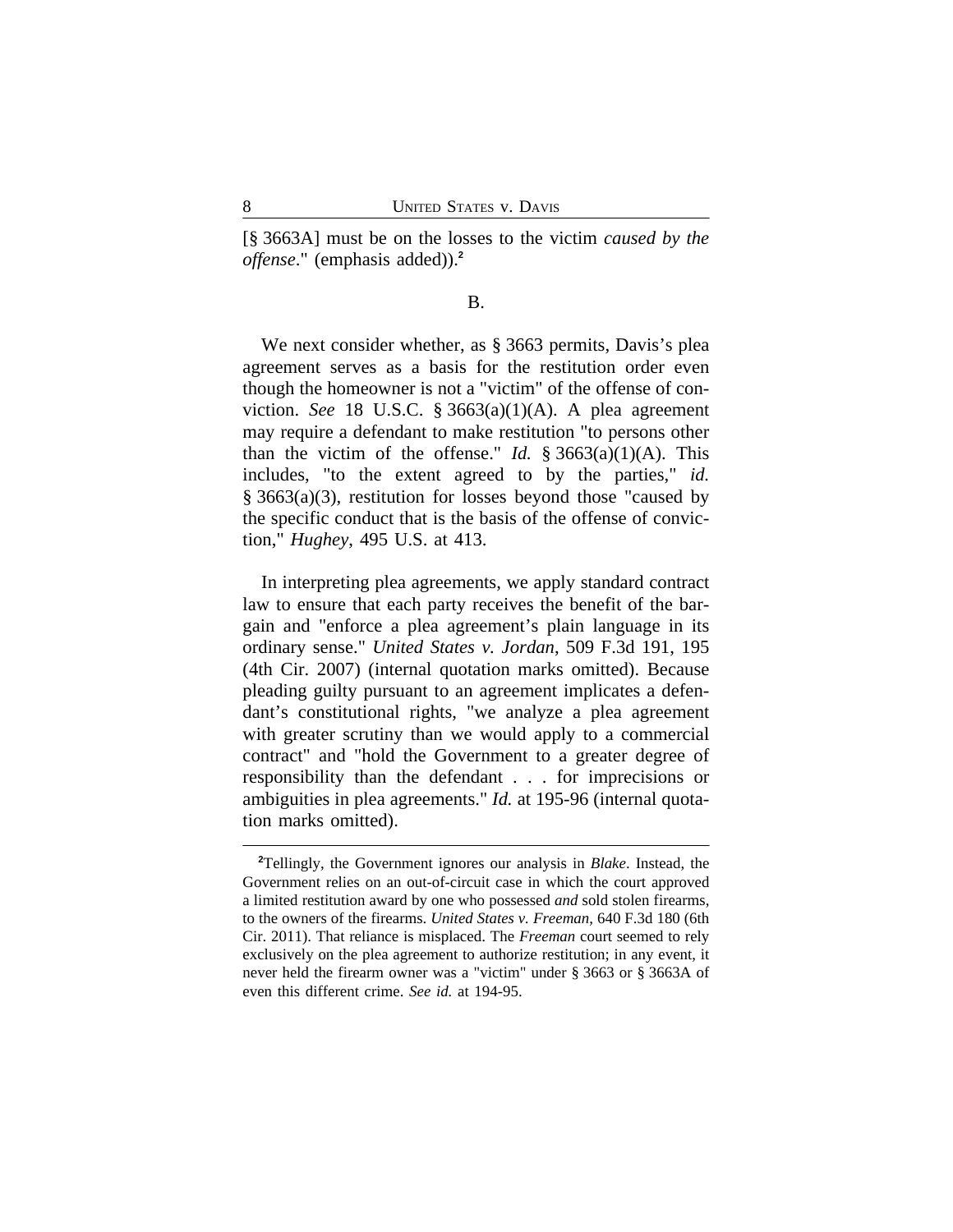Davis's plea agreement contains only two provisions evidencing his agreement to imposition of restitution:

- 2(b) The Defendant agrees: . . . [t]o make restitution to any victim in whatever amount the Court may order, pursuant to 18 U.S.C. §§ 3663 and 3663A.
	- . . . .
- 3(a)(9) The Defendant understands, agrees, and admits: . . . [t]hat as to each Count of the Indictment to which the Defendant is pleading guilty, the . . . applicable penalties are as follows: . . . [r]estitution pursuant to 18 U.S.C. §§ 3663 and 3663A, and as agreed to in Paragraph 2(b) above.

Thus the plea agreement does not contain any agreement by Davis to pay restitution other than that payable pursuant to a restitution statute. Nor does the plea agreement identify a compensable victim or losses other than those "caused by the specific conduct that is the basis of the offense of conviction." *Hughey*, 495 U.S. at 413.

To justify payment of restitution to persons other than those harmed by "an offense different from [the] offense of conviction," a plea agreement must "explicitly provide[ ]" for such restitution. *See United States v. Elson*, 577 F.3d 713, 724 (6th Cir. 2009) (applying § 3663A). Further, even "vague references to 'victims' are insufficient to bind a defendant to pay restitution beyond that authorized" under § 3663. *See id.*; *see also United States v. Randle*, 324 F.3d 550, 557 (7th Cir. 2003) (reversing order of restitution to persons who did not "qualif[y] as 'victim[s]' under the definition provided" in § 3663A, finding references in plea agreement to "victims" not "specific enough to qualify as an agreement by [the defen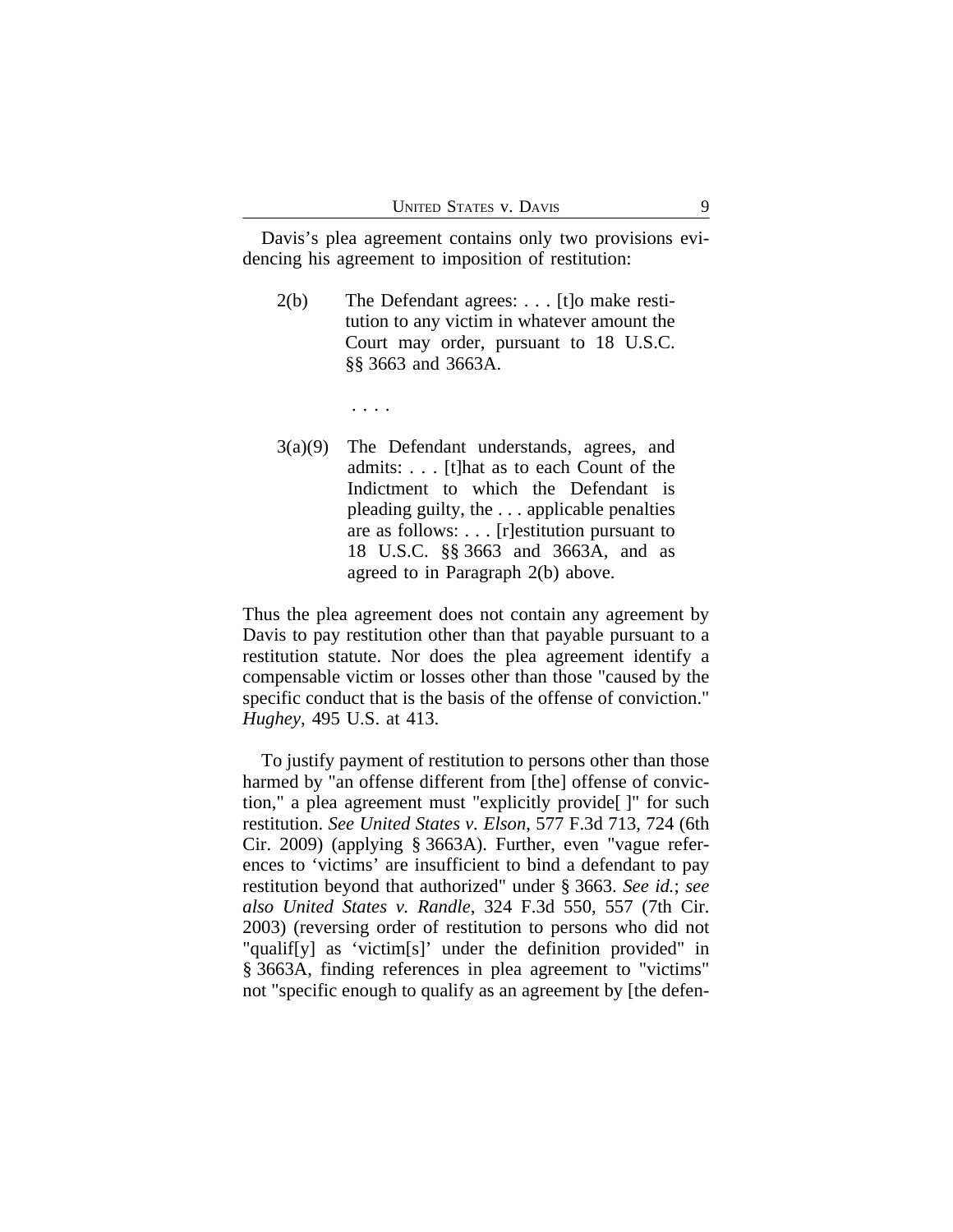dant] to pay restitution" to persons harmed by unconvicted offenses).

Absent an explicit agreement to pay restitution to a person other than the victim of the offense of conviction, a court errs in awarding restitution. *See United States v. Davenport*, 445 F.3d 366, 373-74 (4th Cir. 2006), *abrogated on other grounds by Irizarry v. United States*, 553 U.S. 708 (2008); *see also United States v. Reynolds*, 432 F.3d 821, 822-23 (8th Cir. 2005); *Randle*, 324 F.3d at 557-58. Davis's written plea agreement provides no explicit agreement to pay restitution to a person other than a victim of the offense of conviction.**<sup>3</sup>** Thus that agreement, like  $\S 3663(a)(1)$ , provides no basis for the challenged restitution order. In sum, the district court erred in ordering restitution.

# III.

Because Davis did not object to the restitution order in the district court, however, we can correct that error only if it is plain, "affect[s] substantial rights," and "seriously affect[s] the fairness, integrity, or public reputation of judicial proceedings." *Johnson v. United States*, 520 U.S. 461, 466–67 (1997) (internal quotation marks omitted).

Section 3663 authorized the district court to enter a restitution award for only two categories of losses, *i.e.*, those "caused by the specific conduct that is the basis of the offense of conviction," *Hughey*, 495 U.S. at 413, and those "agreed to

**<sup>3</sup>** In *Freeman*, on which the Government relies, the plea agreement both stated that the count of conviction "subjects [the defendant] to restitution," and contained a statement of facts, which identified losses caused by the defendant's theft and sale of the firearms described in the count of conviction. 640 F.3d at 194-95. Based on this language, the Sixth Circuit determined that the parties agreed to restitution for the theft and sale of the firearms identified as "underlying the offense of conviction." *Id.* at 195. Davis's plea agreement, of course, contains no similar language and thus the *Freeman* rationale provides no basis for a restitution award here.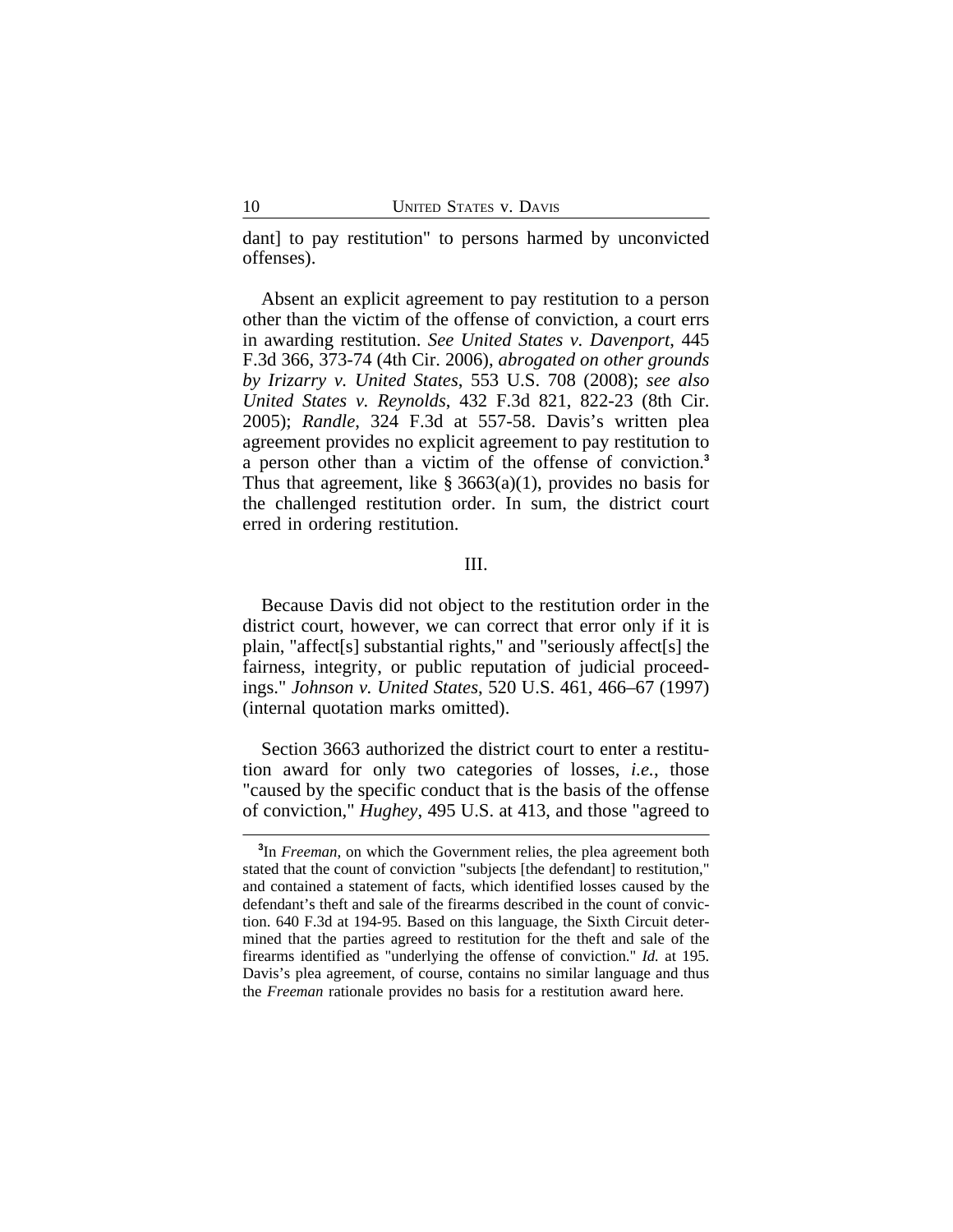UNITED STATES V. DAVIS 11

[be compensable] by the parties in a plea agreement," 18 U.S.C. § 3663(a)(1)(A). The restitution order here was based on losses in neither of these categories. Indeed, the PSR properly explained: "in keeping with the provisions of *Hughey*[,] . . . . [i]nasmuch as there is no victim associated with the count of conviction and the Plea Agreement does not specifically identify the victim or the harm and the respective monetary loss, restitution is not compensable." Because neither § 3663(a)(1)(A) nor controlling and well-established Supreme Court precedent authorized the challenged restitution order, its imposition constitutes error that is plain. *See United States v. Ubakanma*, 215 F.3d 421, 428-29 (4th Cir. 2000) (finding plain error where court ordered restitution to a party other than the victim of the offense of conviction "contrary to the provisions of [§ 3663]," absent provision in plea agreement that parties agreed defendant would make such restitution).

Further, because the error left Davis responsible for restitution payments disallowed by law, that error affected his substantial rights. *See, e.g.*, *United States v. Inman*, 411 F.3d 591, 595 (5th Cir. 2005) ("The restitution order affected [the defendant's] substantial rights because the outcome of the district court proceedings would have been different if the error had not occurred."); *Randle*, 324 F.3d at 558 ("In requiring [the defendant] to pay [restitution] . . . without a statutory basis for doing so, the error affects [his] substantial rights.").

Finally, we must conclude that, if uncorrected, the error would "seriously affect the fairness, integrity, or public reputation of judicial proceedings" because it would impose an illegal burden on the defendant. *Johnson*, 520 U.S. at 467; *see United States v. Gilberg*, 75 F.3d 15, 21-22 (1st Cir. 1996) (concluding *Hughey* error constituted plain error). This is particularly so given the incomplete characterization of the PSR by the prosecutor at sentencing. She left the impression that the PSR referenced a "victim" entitled to restitution when in fact the PSR expressly stated: because "there is no victim associated with the count of conviction and the Plea Agree